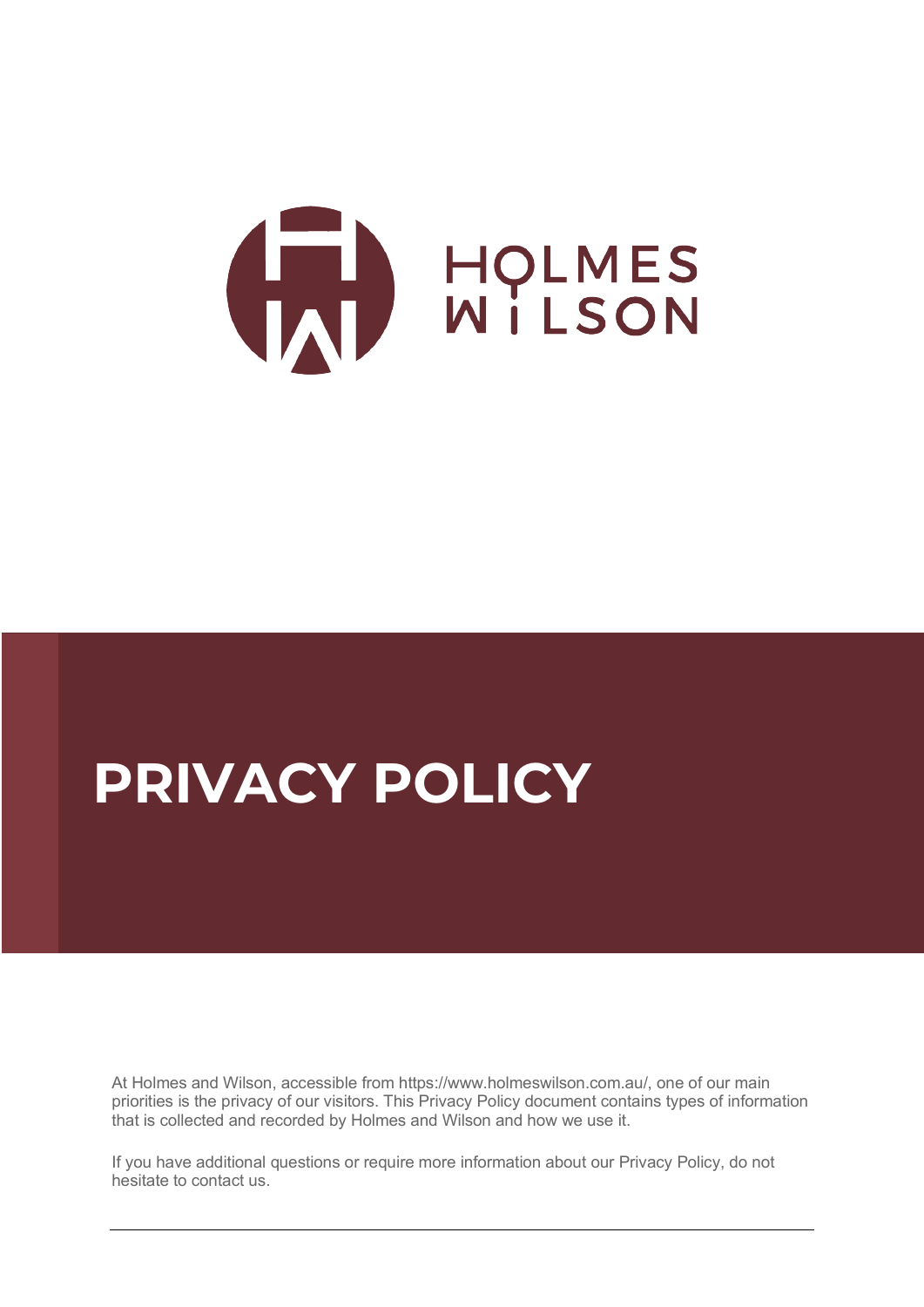

This Privacy Policy applies only to our online activities and is valid for visitors to our website with regards to the information that they shared and/or collect in Holmes and Wilson. This policy is not applicable to any information collected offline or via channels other than this website. Our Privacy Policy was created with the help of the [Free Privacy Policy Generator.](https://www.privacypolicygenerator.info/)

## **CONSENT**

By using our website, you hereby consent to our Privacy Policy and agree to its terms.

## **INFORMATION WE COLLECT**

The personal information that you are asked to provide, and the reasons why you are asked to provide it, will be made clear to you at the point we ask you to provide your personal information.

If you contact us directly, we may receive additional information about you such as your name, email address, phone number, the contents of the message and/or attachments you may send us, and any other information you may choose to provide.

When you register for an Account, we may ask for your contact information, including items such as name, company name, address, email address, and telephone number.

## **HOW WE USE YOUR INFORMATION**

We use the information we collect in various ways, including to:

- Provide, operate, and maintain our website
- Improve, personalize, and expand our website
- Understand and analyze how you use our website
- Develop new products, services, features, and functionality
- Communicate with you, either directly or through one of our partners, including for customer service, to provide you with updates and other information relating to the website, and for marketing and promotional purposes
- Send you emails
- Find and prevent fraud

### **LOG FILES**

Holmes and Wilson follows a standard procedure of using log files. These files log visitors when they visit websites. All hosting companies do this and a part of hosting services' analytics. The information collected by log files include internet protocol (IP) addresses, browser type, Internet Service Provider (ISP), date and time stamp, referring/exit pages, and possibly the number of clicks. These are not linked to any information that is personally identifiable. The purpose of the information is for analyzing trends, administering the site, tracking users' movement on the website, and gathering demographic information.

### **ADVERTISING PARTNERS PRIVACY POLICIES**

You may consult this list to find the Privacy Policy for each of the advertising partners of Holmes and Wilson.

Third-party ad servers or ad networks uses technologies like cookies, JavaScript, or Web Beacons that are used in their respective advertisements and links that appear on Holmes and Wilson, which are sent directly to users' browser. They automatically receive your IP address when this occurs. These technologies are used to measure the effectiveness of their advertising campaigns and/or to personalize the advertising content that you see on websites that you visit.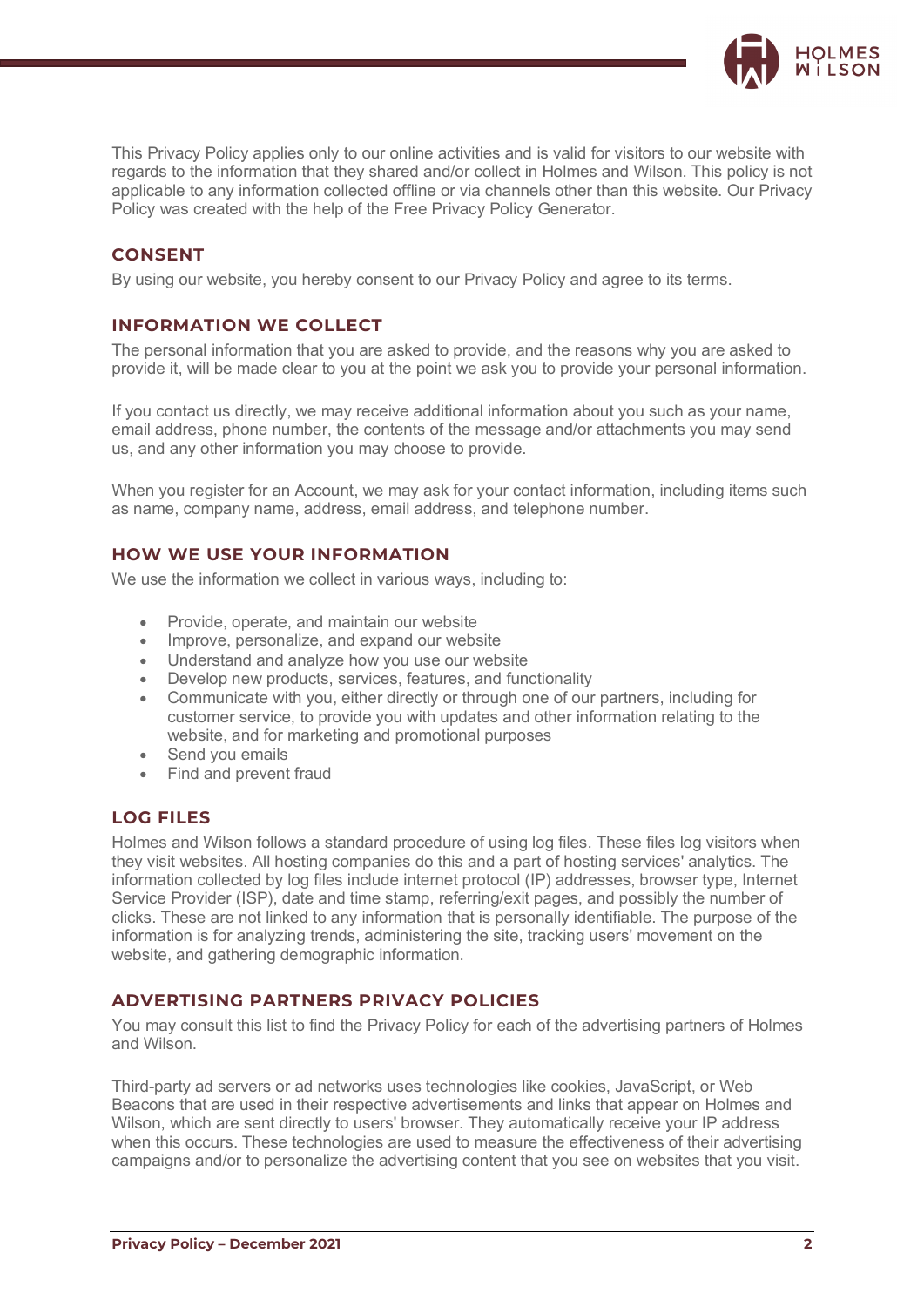

Note that Holmes and Wilson has no access to or control over these cookies that are used by third-party advertisers.

#### **THIRD PARTY PRIVACY POLICIES**

Holmes and Wilson's Privacy Policy does not apply to other advertisers or websites. Thus, we are advising you to consult the respective Privacy Policies of these third-party ad servers for more detailed information. It may include their practices and instructions about how to opt-out of certain options.

You can choose to disable cookies through your individual browser options. To know more detailed information about cookie management with specific web browsers, it can be found at the browsers' respective websites.

#### **CCPA PRIVACY RIGHTS (DO NOT SELL MY PERSONAL INFORMATION)**

Under the CCPA, among other rights, California consumers have the right to:

Request that a business that collects a consumer's personal data disclose the categories and specific pieces of personal data that a business has collected about consumers.

Request that a business delete any personal data about the consumer that a business has collected.

Request that a business that sells a consumer's personal data, not sell the consumer's personal data.

If you make a request, we have one month to respond to you. If you would like to exercise any of these rights, please contact us.

#### **GDPR DATA PROTECTION RIGHTS**

We would like to make sure you are fully aware of all of your data protection rights. Every user is entitled to the following:

The right to access – You have the right to request copies of your personal data. We may charge you a small fee for this service.

The right to rectification – You have the right to request that we correct any information you believe is inaccurate. You also have the right to request that we complete the information you believe is incomplete.

The right to erasure – You have the right to request that we erase your personal data, under certain conditions.

The right to restrict processing – You have the right to request that we restrict the processing of your personal data, under certain conditions.

The right to object to processing – You have the right to object to our processing of your personal data, under certain conditions.

The right to data portability – You have the right to request that we transfer the data that we have collected to another organization, or directly to you, under certain conditions.